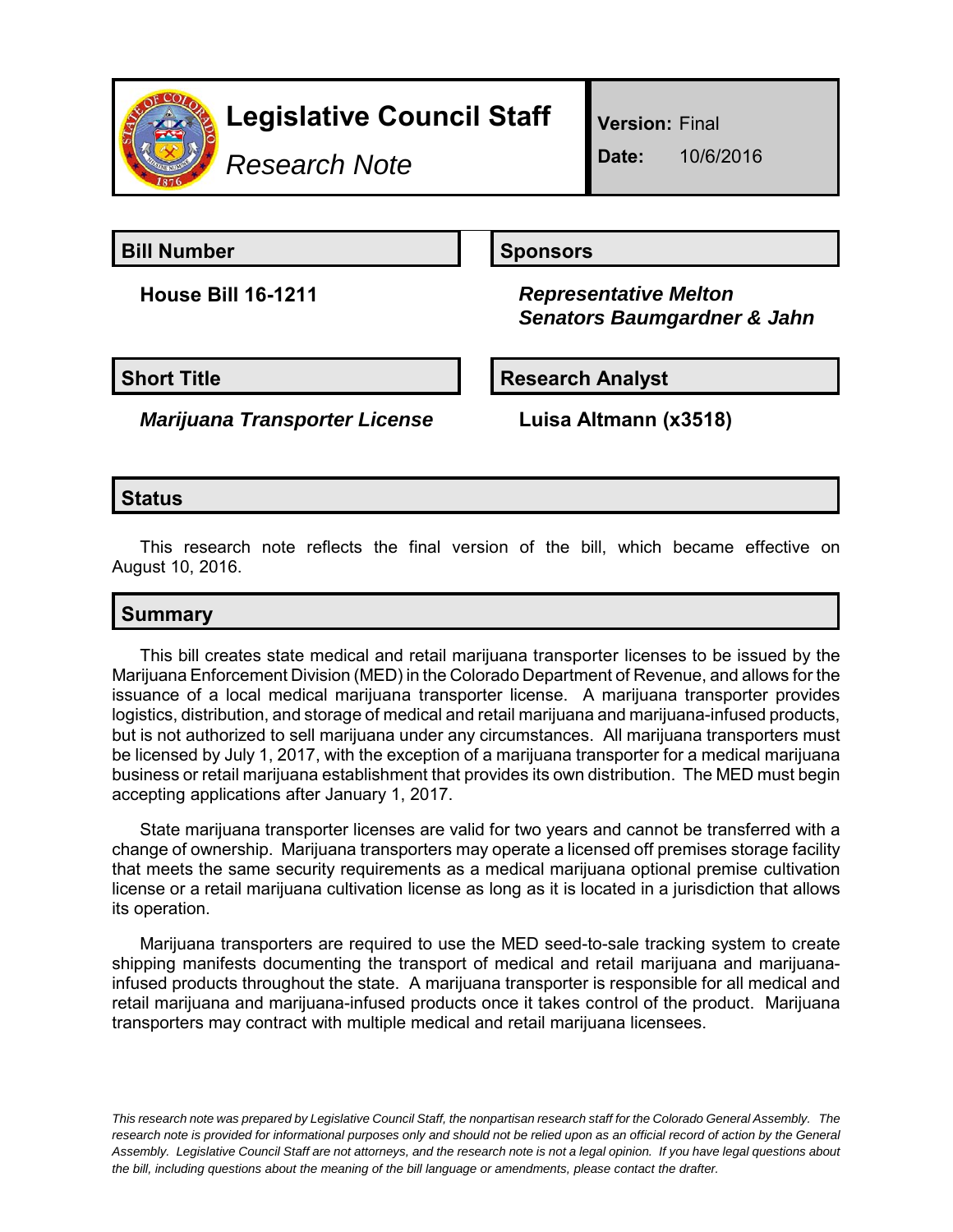#### **Background**

The MED currently has 12 couriers registered as vendors that provide delivery services for the medical and retail marijuana industry. Couriers must have a manifest created by a licensed medical marijuana business or retail marijuana establishment in order to lawfully transport marijuana. To be an MED registered vendor, applicants:

- must be at least 21;
- may not have any controlled substance felony convictions or any other felony convictions that have not been fully discharged five years prior to applying;
- may not have any delinquent government or child support debt;
- must be a Colorado resident at the time of application; and
- must pay a fee.

### **House Action**

*House Business Affairs and Labor Committee (February 25, 2016).* At the hearing, representatives from Ballpark Dispensary, Colorado Cannabis Chamber of Commerce, and the Marijuana Industry Group testified in support of the bill. A representative from the MED responded to questions from the committee. The committee adopted amendment L.002, as amended by L.005, and amendment L.004, and referred the bill to the House Finance Committee.

Amendment L.002, as amended by L.005:

- added a definition for "medical marijuana transporter" and "retail marijuana transporter;"
- gave authority to the MED to promulgate rules related to marijuana transporters;
- made the transporter license valid for three years instead of five;
- removed the requirement that transporters include a copy of each contract entered into with marijuana businesses when submitting a license application;
- required all transporters to hold a license by July 1, 2017, instead of January 1, 2018;
- required the MED to begin accepting applications after January 1, 2017;
- removed the ability of transporters to take orders for marijuana or package marijuana; and
- removed specific requirements that must be met in order for a contract between a business and a transporter to be terminated.

Amendment L.004 required any licensed premises that licensed transporters operate to temporarily store marijuana as a centralized distribution point to be located in a jurisdiction that permits the operation of medical and/or retail marijuana stores.

*House Finance Committee (March 3, 2016).* The committee referred the bill, unamended, to the House Appropriations Committee.

*House Appropriations Committee (April 7, 2016).* The committee adopted amendment J.001, which added an appropriation, and referred the bill to the House Committee of the Whole.

*House second reading (April 12, 2016).* The House adopted the House Business Affairs and Labor and the House Appropriations Committee reports and passed the bill on second reading.

*House third reading (April 14, 2016).* The House passed the bill, unamended, on third reading.